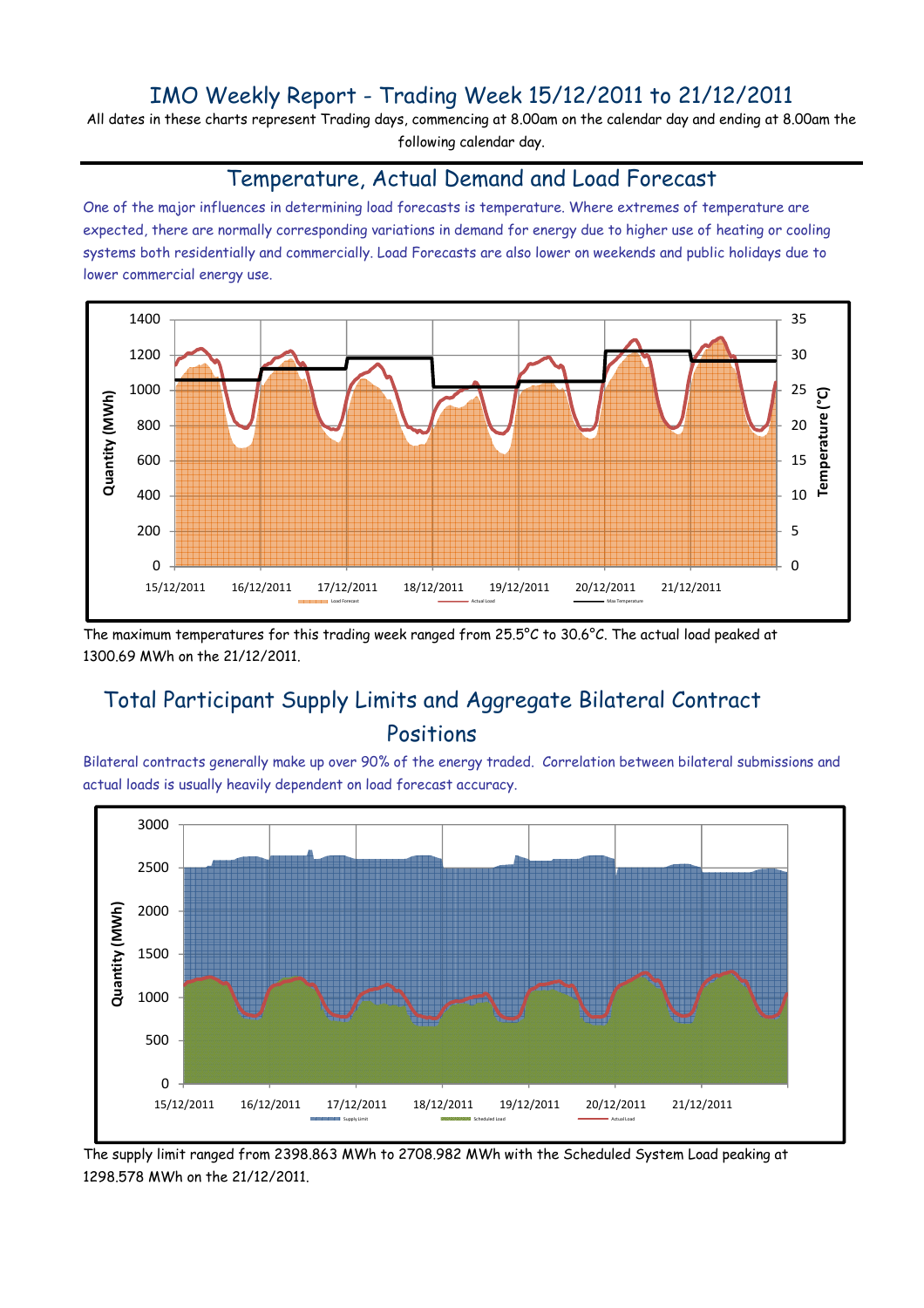### Net Balancing Market Trades

Bilateral contracts and STEM trading are generally based on the forecast energy requirements of Participants. When the forecast requirements are higher or lower than the actual requirements for a day, this Market energy must be bought and sold in the balancing mechanism. This graph shows the estimated net balancing trades.



The majority of the balancing activity this week occurred within Balancing Demand. The maximum balancing demand for the week reached 200.642 MWh on the 16/12/2011. The maximum balancing supply for the week reached -122.37 MWh on the 15/12/2011.

# Total Traded Energy

This chart represents a comparison between the total net energy that is traded in Bilateral Contracts, the STEM and the balancing mechanism. Balancing Supply represents cases in which the total contract position is greater than the demand and customers must supply energy back to balancing. Balancing Demand represents cases in which the total contract position is less than the demand and customers must purchase energy from balancing.



Total balancing supply equalled -5093.39 MWh whereas total balancing demand equalled 11631.41 MWh. The Total STEM Traded quantity was 23907.653 MWh, with the STEM Clearing Quantity ranging between 6.415 MWh and 149.994 MWh.